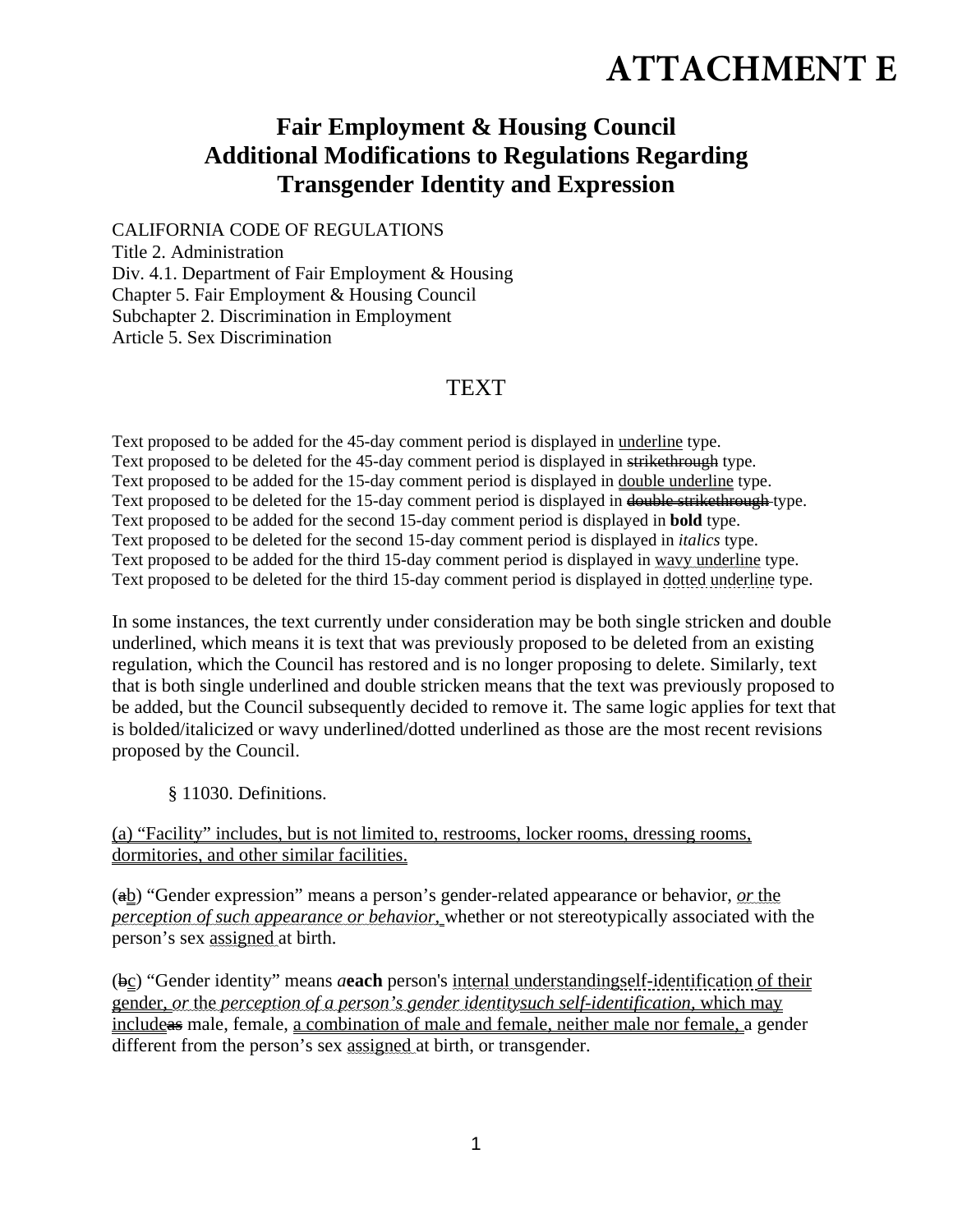(cd) "Sex" has the same definition as provided in Government Code section 12926, which includes, but is not limited to, pregnancy; childbirth; medical conditions related to pregnancy, childbirth, or breast feeding; gender; gender identity; and gender expression, or perception **by a third party** of any of the aforementioned.

(de) "Sex Stereotype" *means***includes, but is not limited to,** an assumption about a person's appearance or behavior, **gender roles, gender expression, or gender identity,** or about an individual's ability or inability to perform certain kinds of work based on a myth, social expectation, or generalization about the individual's sex.

(ef) "Transgender" is a general term that refers to a person whose gender identity differs from the person's sex assigned at birth. A transgender person may or may not have a gender expression that is different from the social expectations of the sex assigned at birth. A transgender person may or may not identify as "transsexual."

(fg) "Transitioning" is thea *multi-step* process some transgender people go through to begin living as the gender with which they identify, rather than the sex assigned to them at birth. This process may  $\theta$  may not include, but is not limited to, changes in name and pronoun usage, bathroom, facility usage, participation in **employer-sponsored** activities **(e.g.** *like* sports teams**, team-building projects, or volunteering), or undergoing** hormone therapy, sex reassignment surgeries $\frac{1}{2}$ , or other medical procedures.

Note: Authority cited: Section 12935(a), Government Code. Reference: Sections 12920, 12921, 12926, 12940, 12943 and 12945, Government Code.

## § 11031. Defenses.

Once employment discrimination on the basis of sex has been established, an employer or other covered entity may prove one or more appropriate affirmative defenses as generally set forth in section 11010, including, but not limited to, the defense of Bona Fide Occupational Qualification (BFOQ).

(a) Among situations that will not justify the application of the BFOQ defense are the following:

(1) A correlation between individuals of one sex and physical agility or strength;

(2) A correlation between individuals of one sex and height;

(3) Customer preference for employees of one sex;

(4) The necessity for providing separate facilities for one sex;  $\leftrightarrow$ 

(5) The fact that an individual is transgender or gender non-conforming, or that the individual's sex assigned at birth is different from the sex required for the job; or

 $(56)$  The fact that members of one sex have traditionally been hired to perform the particular type of job.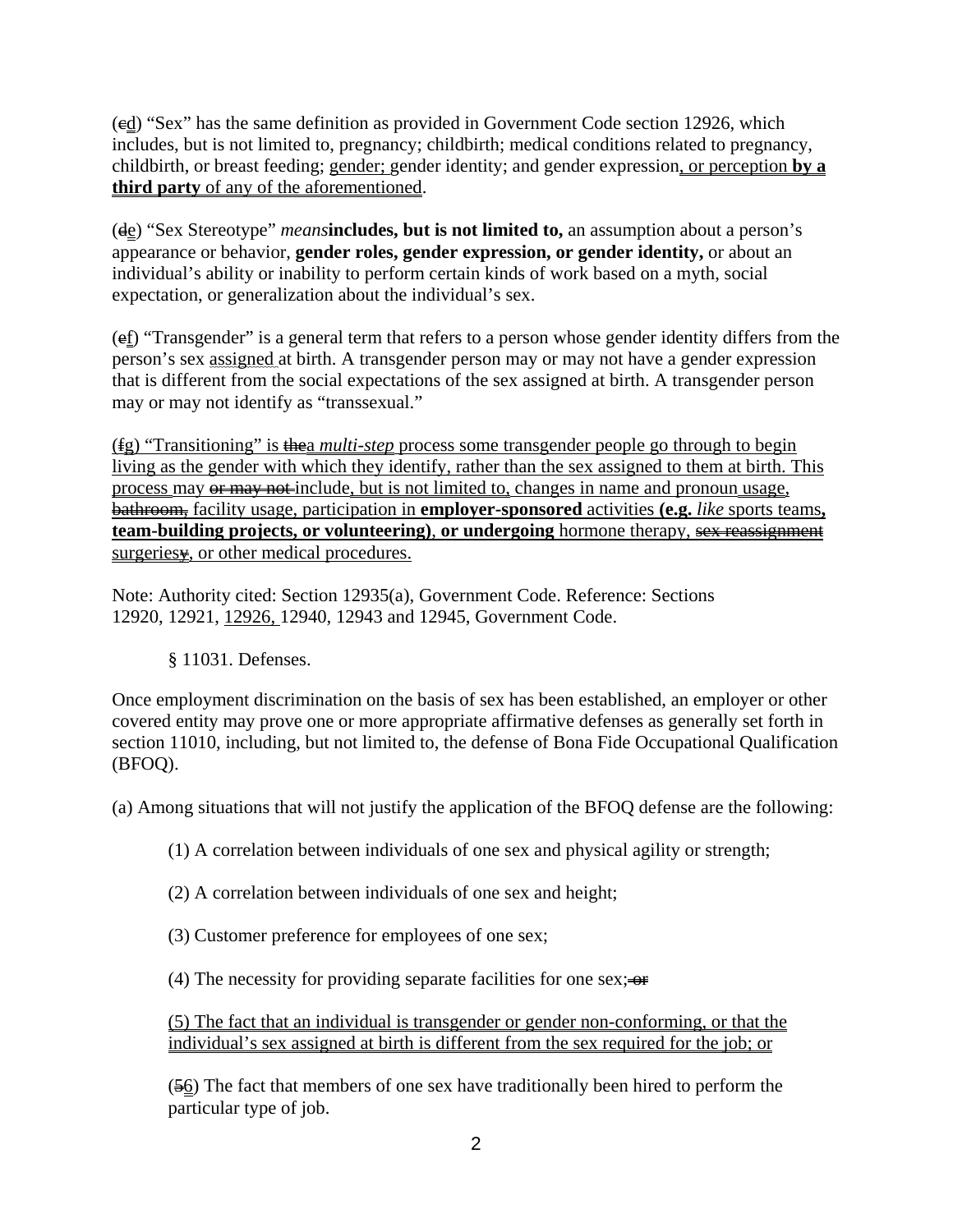(b) Personal privacy considerations may justify a BFOQ only where:

(1) The job requires an employee to observe other individuals in a state of nudity or to conduct body searches, and

(2) It would be offensive to prevailing social standards to have an individual of athe differentopposite sex present, and

(3) It is detrimental to the mental or physical welfare of individuals being observed or searched to have an individual of athe differentopposite sex present.

(c) Employers or other covered entities shall assign job duties and make adjustments so as to minimize the number of jobs for which sex is a BFOQ.

(d) It is no defense to a complaint of harassment based on sex that the alleged harassing conduct was not motivated by sexual desire.

(e) Employers shall permit employees to perform jobs or duties that correspond to the employee's gender identity or gender expression, regardless of the employee's assigned sex at birth.

Note: Authority cited: Section 12935(a), Government Code. Reference: Sections 12920, 12921, 12940, 12943, and 12945, Government Code.

§ 11034. Terms, Conditions, and Privileges of Employment.

(a) Compensation.

(1) Except as otherwise required or permitted by regulation, an employer or other covered entity shall not base the amount of compensation paid to an employee, in whole or in part, on the employee's sex.

(2) Equal Compensation for Comparable Work. (Reserved.)

(b) Fringe Benefits.

(1) It is unlawful for an employer to condition the availability of fringe benefits upon an employee's sex, including gender identity and gender expression.

(2) Insofar as an employment practice discriminates against one sex, an employer or other covered entity shall not condition the availability of fringe benefits upon whether an employee is a head of household, principal wage earner, secondary wage earner, or of other similar status.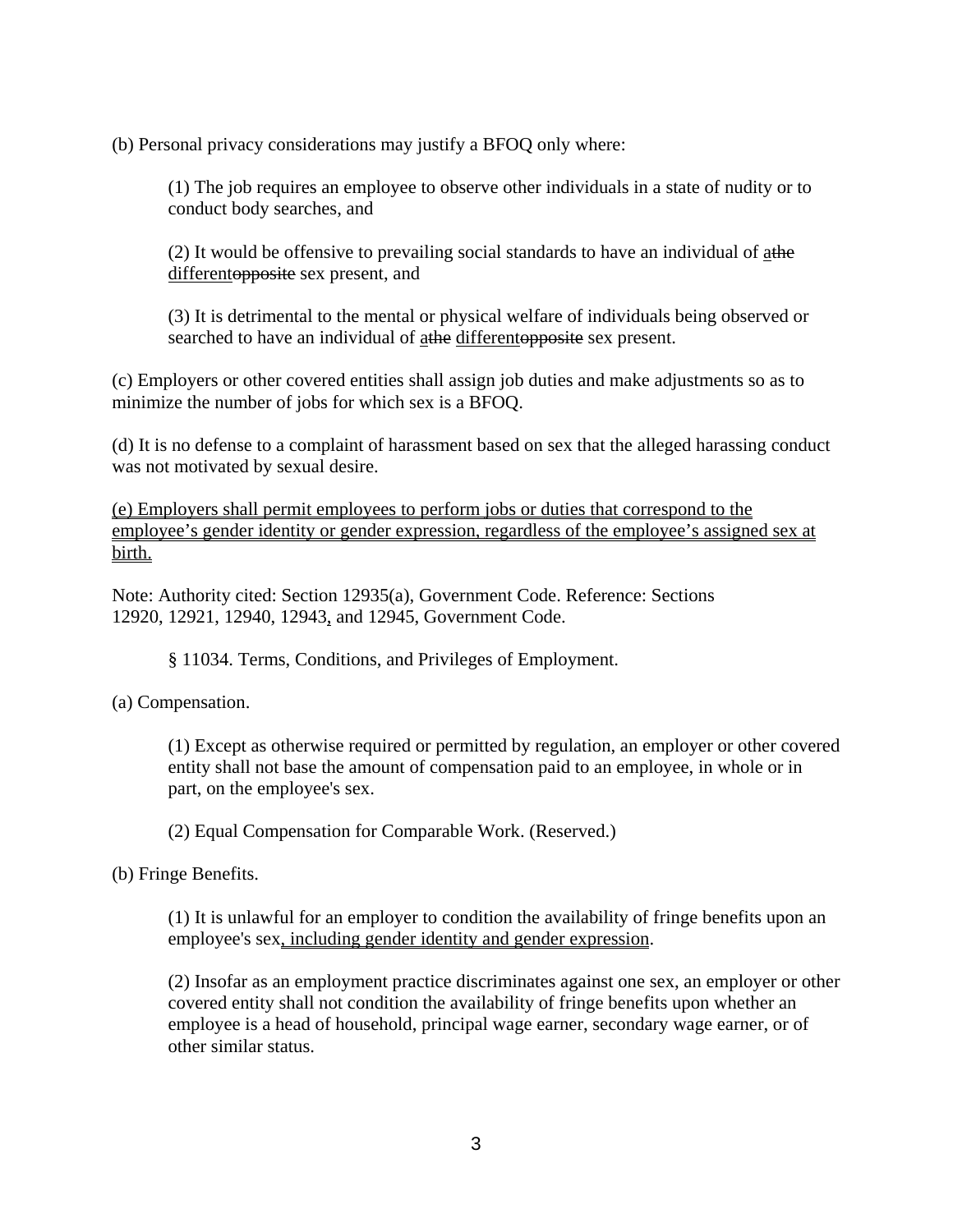(3) Except *where***as** otherwise required by state law, an employer or other covered entity shall not require unequal employee contributions by similarly situated male and female employees to fringe benefit plans based on the sex of the employee, nor shall different amounts of basic benefits be established under fringe benefit plans for similarly situated male and female employees.

(4) It shall be unlawful for an employer or other covered entity to have a pension or retirement plan that establishes different optional or compulsory retirement ages based on the sex of the employee.

(c) Lines of Progression.

(1) It is unlawful for an employer or other covered entity to designateclassify a job exclusively for one sexas male or female or to maintain separate lines of progression or separate seniority lists based on sex unless it is justified by a permissible defense. For example, a line of progression or seniority system is unlawful that:

(A) Prohibits an individualfemale from applying for a job labeled "male" or "female," or for a job in a "male" <u>or "female"</u> line of progression<del>, and vice versa</del>; or

(B) Prohibits an employeemale scheduled for layoff from displacing a less senior employee on a "male" or "female" on a "female" seniority list, and vice versa.

(2) An employer or other covered entity shall provide equal opportunities to all employees for upward mobility, promotion, and entrance into all jobs for which they are qualified. However, nothing herein shall prevent an employer or other covered entity from implementing mobility programs to accelerate the promotion of underrepresented groups.

(d) Dangers to Health, Safety, or Reproductive Functions.

(1) If working conditions pose a greater danger to the health, safety, or reproductive functions of applicants or employees of one sex than to individuals of the another sex working under the same conditions, the employer or other covered entity shall make reasonable accommodation to:

(A) Alter the working conditions so as to eliminate the greater danger, unless it can be demonstrated that the modification would impose an undue hardship on the employer. Alteration of working conditions includes, but is not limited to, acquisition or modification of equipment or devices and extension of training or education; or

(AB) Upon the request of an employee of the more endangered sex, transfer the employee to a less hazardous or strenuous position for the duration of the greater danger, unless it can be demonstrated that the transfer would impose an undue hardship on the employer.; or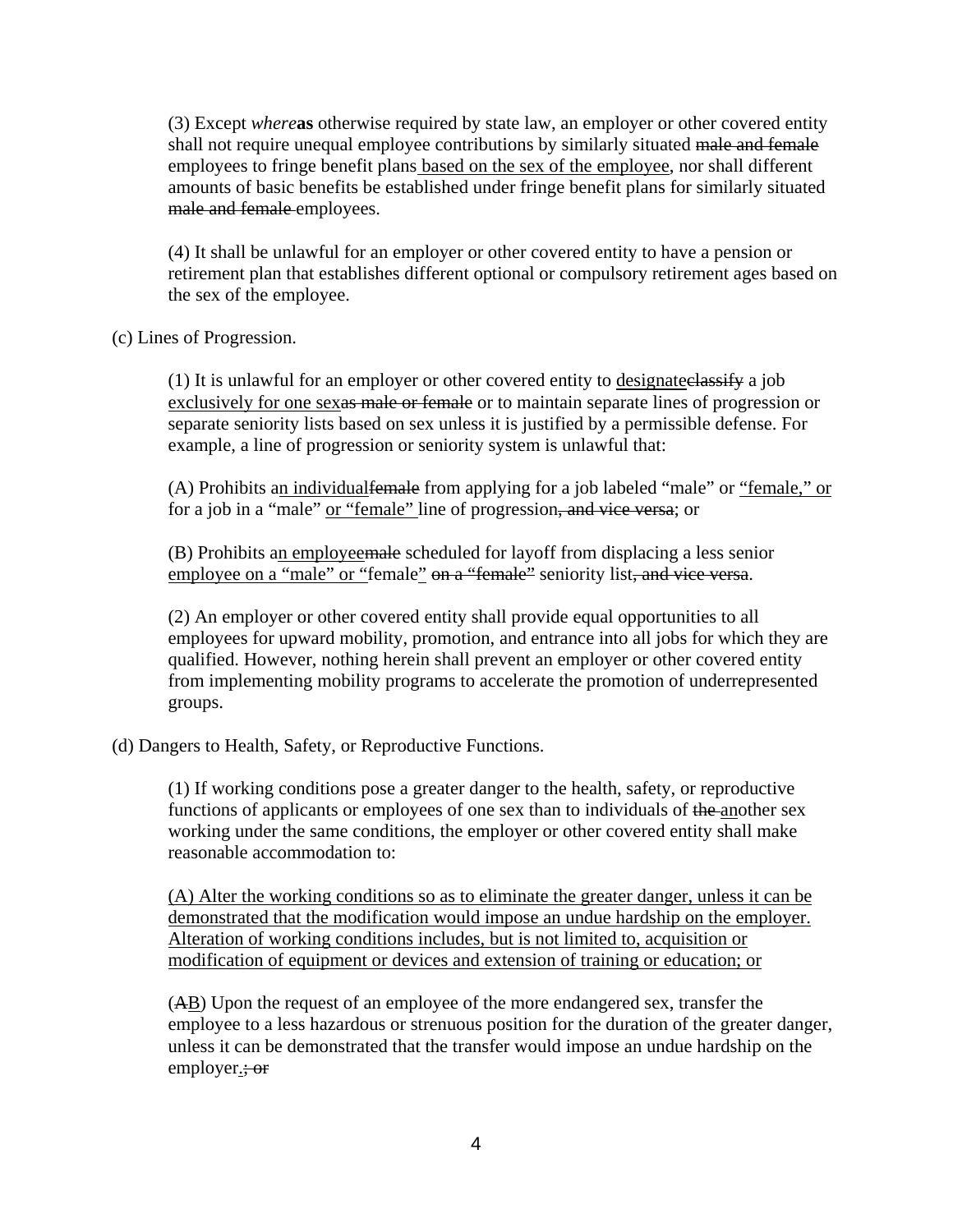(B) Alter the working conditions so as to eliminate the greater danger, unless it can be demonstrated that the modification would impose an undue hardship on the employer. Alteration of working conditions includes, but is not limited to, acquisition or modification of equipment or devices and extension of training or education.

(2) An employer or other covered entity may require an applicant or employee to provide a physician's certification that the individualle or she is endangered by the working conditions.

(3) The existence of a greater risk for employees of one sex than the another sex shall not justify a BFOQ defense.

(4) An employer may not discriminate against members based onof one sex because of the prospective application of this subsection.

(5) With regard to protections due on account of pregnancy, childbirth, or related medical conditions, see section 11035.

(6) Nothing in this subsection shall be construed to limit the rights or obligations set forth in Labor Code section 6300 et seq.

(e) Working Conditions.

(1) Where rest periods are provided, equal rest periods must be provided to employees without regard to the sex of the employee of both sexes.

(2) Equal access to comparable, safe, and adequate toiletrestrooms, locker rooms, dressing rooms, dormitories, and other similar-facilities ("facilities") shall be provided to employees without regard to the sex of the employee of both sexes. This requirement shall not be used to justify any discriminatory employment decision.

(A) Employers shall permit employees to use facilities that correspond to the employee's gender identity or gender expression, regardless of the employee's assigned sex at birth.

(B) Employers and other covered entities with single-occupancy facilities under their control shall use gender-neutral signage for those facilities, such as "Restroom," "Unisex," "Gender Neutral," "All Gender Restroom," etc.

(CB) To respectbalance the privacy interests of all employees, employers shall provide feasible alternatives if no individual facility is available, such as, locking toilet stalls, staggered schedules for showering, shower curtains, or other method of ensuring privacy. However, an employer or other covered entity may not require an employee to use a particular facility.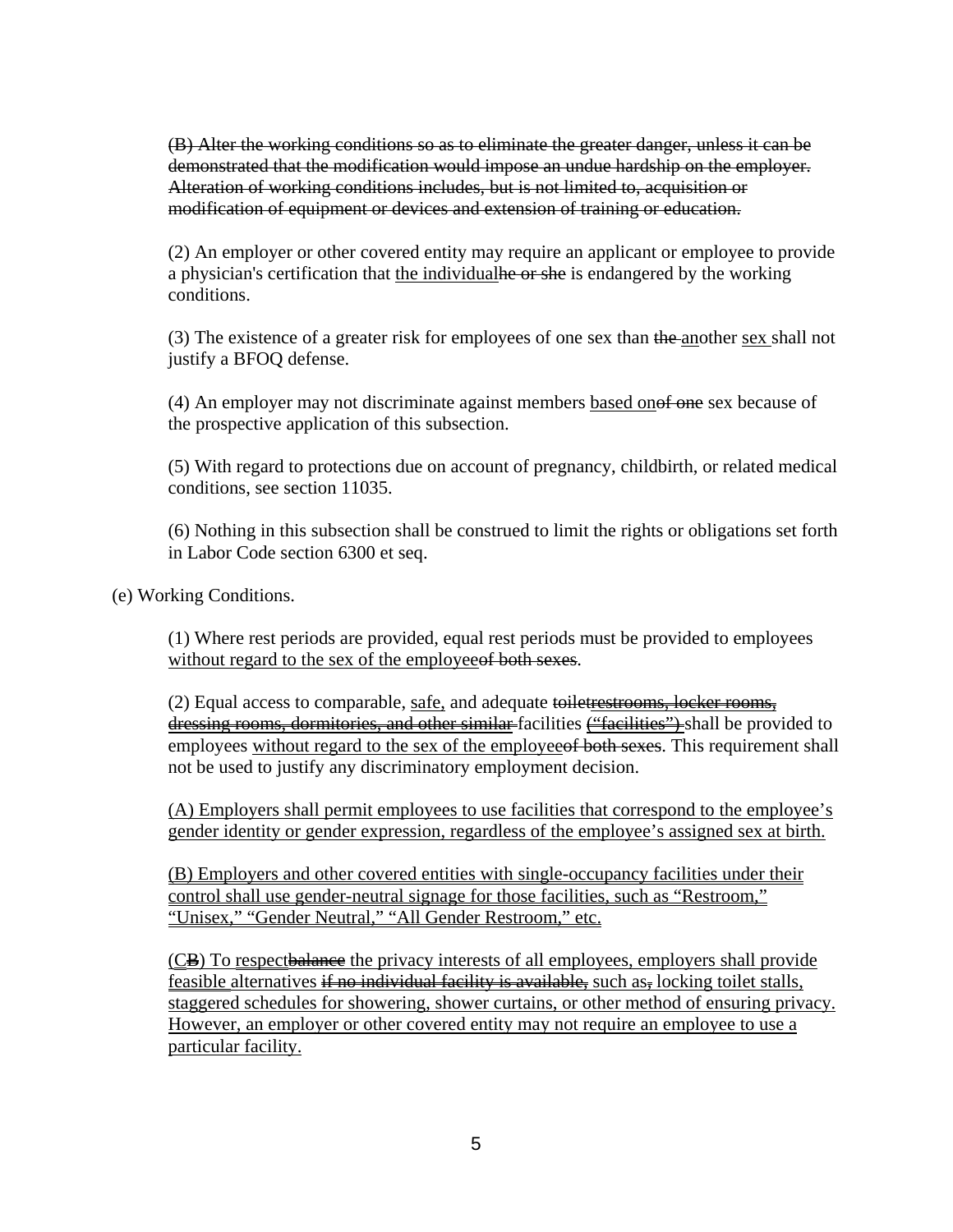$(DE)$  Transitioning eEmployees shall not be required to undergo, or provide proof of, any *particular* medical treatment <u>or procedure, or provide any identity document</u>, to use facilities designated for use by a particular gender.

(D) Employers and other covered entities with single-occupancy facilities under their control shall use gender-neutral signage for those facilities, such as "Restroom," "Unisex," "Gender Neutral," "All Gender Restroom," etc.

**(E) Notwithstanding subdivision (i)(1)(B) of this section, nothing shall preclude an employer from making a reasonable and confidential inquiry of an employee for the sole purpose of ensuring access to comparable, safe, and adequate multi-user facilities.** 

(3) Support services and facilities, such as clerical assistance and office space, shall be provided to employees without regard to the employee's sex.

(4) Job duties shall not be assigned according to sex stereotypes.

(5) It is unlawful for an employer or other covered entity to refuse to hire, employ or promote, or to transfer, discharge, dismiss, reduce, suspend, or demote an individual of one sex and not the other on the grounds that the individual is not sterilized or refuses to undergo sterilization.

(6) It shall be lawful for an employer or labor organization to provide or make financial provision for childcare services of a custodial nature for its employees or members who are responsible for the care of their minor children.

(f) Sexual Harassment. Sexual harassment is unlawful as defined in section 11019(b), and includes verbal, physical, and visual harassment, as well as unwanted sexual advances. An employer may be liable for sexual harassment even when the harassing conduct was not motivated by sexual desire. A person alleging sexual harassment is not required to sustain a loss of tangible job benefits in order to establish harassment. Sexually harassing conduct may be either "quid pro quo" or "hostile work environment" sexual harassment:

(1) "Quid pro quo" (Latin for "this for that") sexual harassment is characterized by explicit or implicit conditioning of a job or promotion on an applicant or employee's submission to sexual advances or other conduct based on sex.

(2) Hostile work environment sexual harassment occurs when unwelcome comments or conduct based on sex unreasonably interfere with an employee's work performance or create an intimidating, hostile, or offensive work environment.

(A) The harassment must be severe or pervasive such that it alters the conditions of the victim's employment and creates an abusive working environment. A single, unwelcomed act of harassment may be sufficiently severe so as to create an unlawful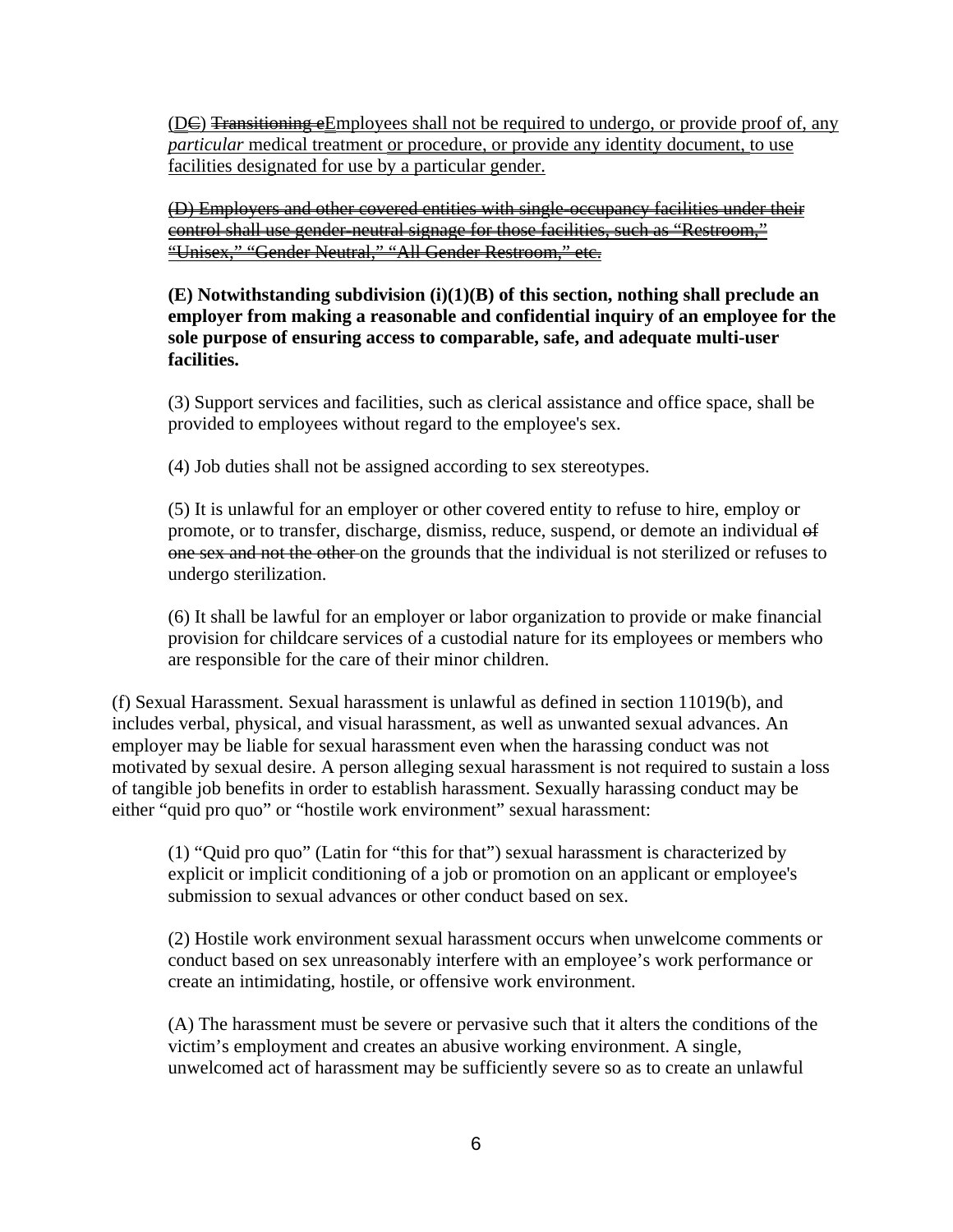hostile work environment. To be unlawful, the harassment must be both subjectively and objectively offensive.

(B) An employer or other covered entity may be liable for sexual harassment even though the offensive conduct has not been directed at the person alleging sexual harassment, regardless of the sex, gender, gender identity, gender expression, or sexual orientation of the perpetrator.

(C) An employer or other covered entity may be liable for sexual harassment committed by a supervisor, coworker, or third party.

1. An employer or other covered entity is strictly liable for the harassing conduct of its agents or supervisors, regardless of whether the employer or other covered entity knew or should have known of the harassment.

2. An employer or other covered entity is liable for harassment of an employee, applicant, or independent contractor, perpetrated by an employee other than an agent or supervisor, if the entity or its agents or supervisors knows or should have known of the harassment and fails to take immediate and appropriate corrective action.

3. An employer or other covered entity is liable for the sexually harassing conduct of nonemployees towards its own employees where the employer, or its agents or supervisors, knows or should have known of the conduct and fails to take immediate and appropriate corrective action.

4. An employee who harasses a co-employee is personally liable for the harassment, regardless of whether the employer knew or should have known of the conduct and/or failed to take appropriate corrective action.

(g) Physical Appearance, Grooming, and Dress Standards. It is lawful for an employer or other covered entity to impose upon an applicant or employee physical appearance, grooming or dress standards that serve a legitimate business purpose, so long as any such standard does not discriminate based on an individual's sex, including gender, gender identity, or gender expression. However, if such a standard discriminates on the basis of sex and if it also significantly burdens the individual in his or her employment, it is unlawful. It is unlawful to require individuals to dress or groom themselves in a manner inconsistent with their gender identity or gender expression. It is unlawful to impose upon an applicant or employee any physical appearance, grooming or dress standard which is inconsistent with an individual's gender identity or gender expression, unless the employer can establish business necessity and does not discriminate based on an individual's sex, including gender, gender identity, or gender expression.

(h) Recording of Gender and Name**.***(1)* As provided in sections 11016(b)(1) and 11032(b)(2) of these regulations, inquiries that directly or indirectly identify an individual on the basis of It is unlawful to require an applicant or employee to identify the applicant's sex, including gender, gender identity, or gender expression, are unlawfulstate whether the individual is transgender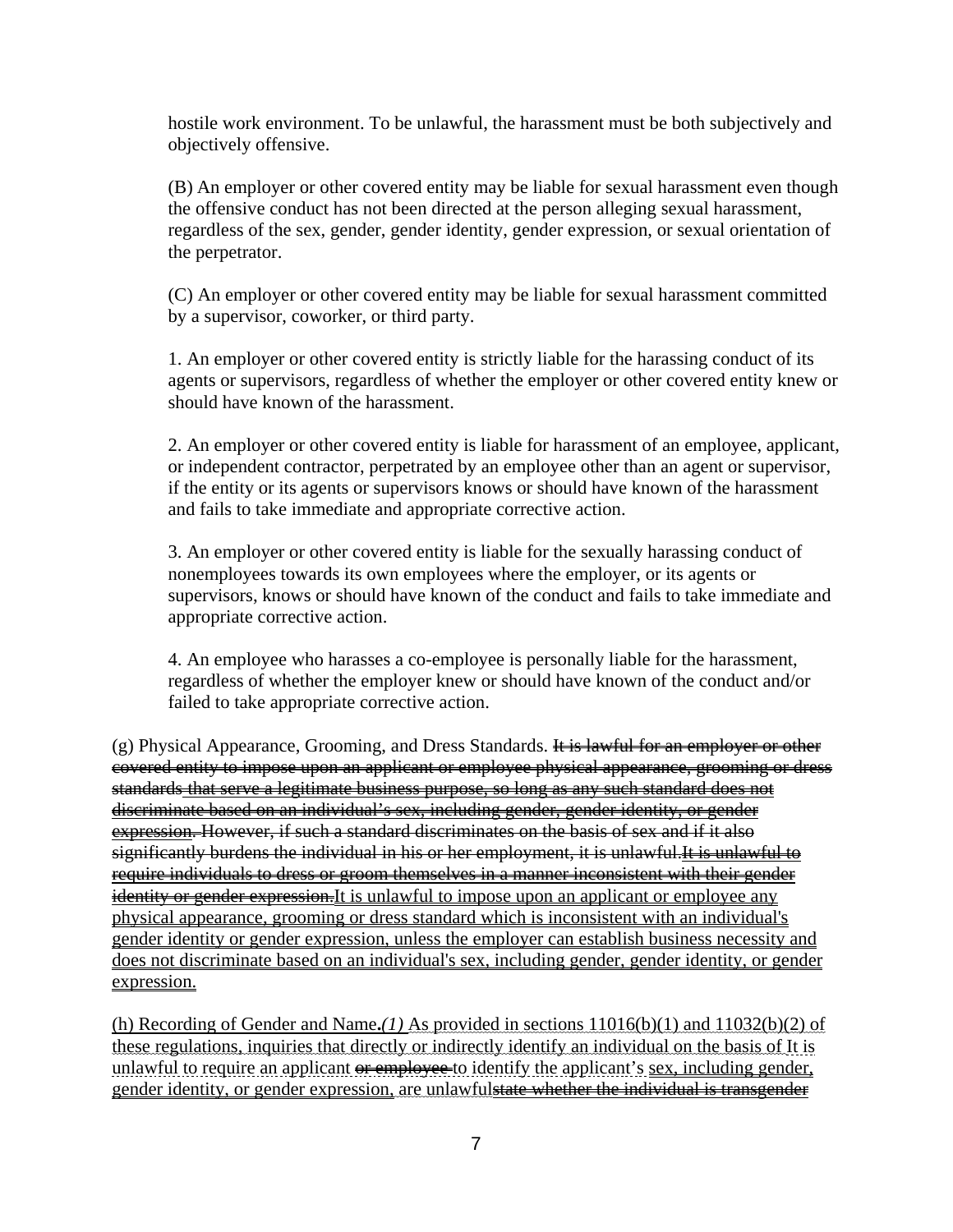unless the employer establishes a permissible defense. For recordkeeping purposes in accordance with 11013(b), an**An employer may request an applicant to provide this information** solely **on a voluntary basis similar to other protected categories.**

(*2***1**) If**, pursuant to a permissible defense or on a voluntary basis,** a job application form **asks***requires* an individual to identify as male or female, designation by the applicant of a gender that is inconsistent with the applicant's assigned sex at birth or presumed gender shall not be considered fraudulent or a misrepresentation for the purpose of adverse action based on the applicant's designation**, unless the employer establishes a permissible defense**.An applicant's designation on an application form of a gender that is inconsistent with the applicant's assigned sex at birth or presumed gender may be considered fraudulent or a misrepresentation for the purpose of an adverse employment action based on the applicant's designation only if the employer establishes a permissible defense.

(*3***2**) An employer shall not discriminate against an applicant based on the applicant's failure to designate male or female on an application form, except as noted in subsection (*5***4**) below.

(3*4***3**) If an employee requests to be identified with a preferred gender, name, and/or pronoun, including gender-neutral pronouns, an employer or other covered entity who fails to abide by the employee's stated preference may be liable under the Act, except as noted in subsectiondivision (4*5***4**) below.

(4*5***4**) An employer **is permitted to***shall*may use an employee's gender or legal name as indicated in a government-issued identification document only if it is necessary to meet a legally-mandated obligation**, but otherwise must identify the employee in accordance with the employee's gender identity and preferred name**.

(i) Additional Rights.

(1) It is unlawful for employers and other covered entities to inquire or require documentation or proof of an individual's sex, gender, gender identity, or gender expression as a condition of employment: unless the employer or other covered entity meets its burden of proving a BFOQ defense, as defined above, or the employee initiates communication with the employer regarding any requested adjustment to the employee's working conditions.

(A) Nothing in this subsection shall preclude an employer from asserting a BFOQ defense, as defined above

(B) Nothing in this subsection shall preclude an employer and employee from communicating about the employee's sex, gender, gender identity, or gender expression when the employee initiates communication with the employer regarding the employee's working conditions.